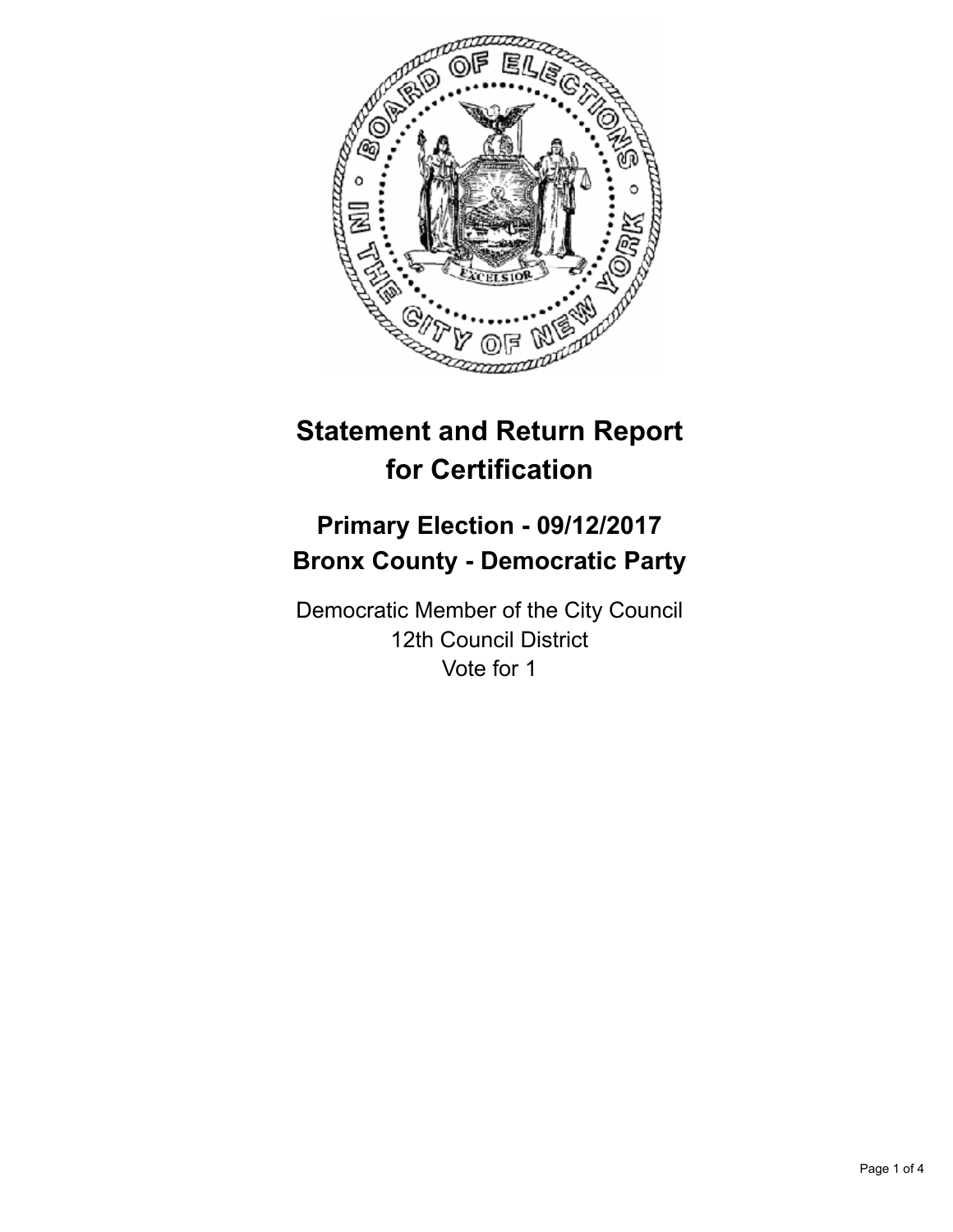

## **Assembly District 80**

| <b>PUBLIC COUNTER</b>                                    | 190            |
|----------------------------------------------------------|----------------|
| <b>MANUALLY COUNTED EMERGENCY</b>                        | 0              |
| ABSENTEE / MILITARY                                      | 6              |
| AFFIDAVIT                                                | $\overline{2}$ |
| <b>Total Ballots</b>                                     | 198            |
| Less - Inapplicable Federal/Special Presidential Ballots | 0              |
| <b>Total Applicable Ballots</b>                          | 198            |
| ANDY L. KING                                             | 137            |
| KARREE-LYN R. GORDON                                     | 12             |
| PAMELA A. HAMILTON-JOHNSON                               | 31             |
| MARK GJONAJ (WRITE-IN)                                   | 1              |
| <b>Total Votes</b>                                       | 181            |
| Unrecorded                                               | 17             |

#### **Assembly District 81**

| <b>PUBLIC COUNTER</b>                                    | 91 |
|----------------------------------------------------------|----|
| <b>MANUALLY COUNTED EMERGENCY</b>                        | 0  |
| ABSENTEE / MILITARY                                      | 3  |
| AFFIDAVIT                                                |    |
| <b>Total Ballots</b>                                     | 95 |
| Less - Inapplicable Federal/Special Presidential Ballots | 0  |
| <b>Total Applicable Ballots</b>                          | 95 |
| ANDY L. KING                                             | 54 |
| KARREE-LYN R. GORDON                                     | 4  |
| PAMELA A. HAMILTON-JOHNSON                               | 31 |
| <b>Total Votes</b>                                       | 89 |
| Unrecorded                                               | 6  |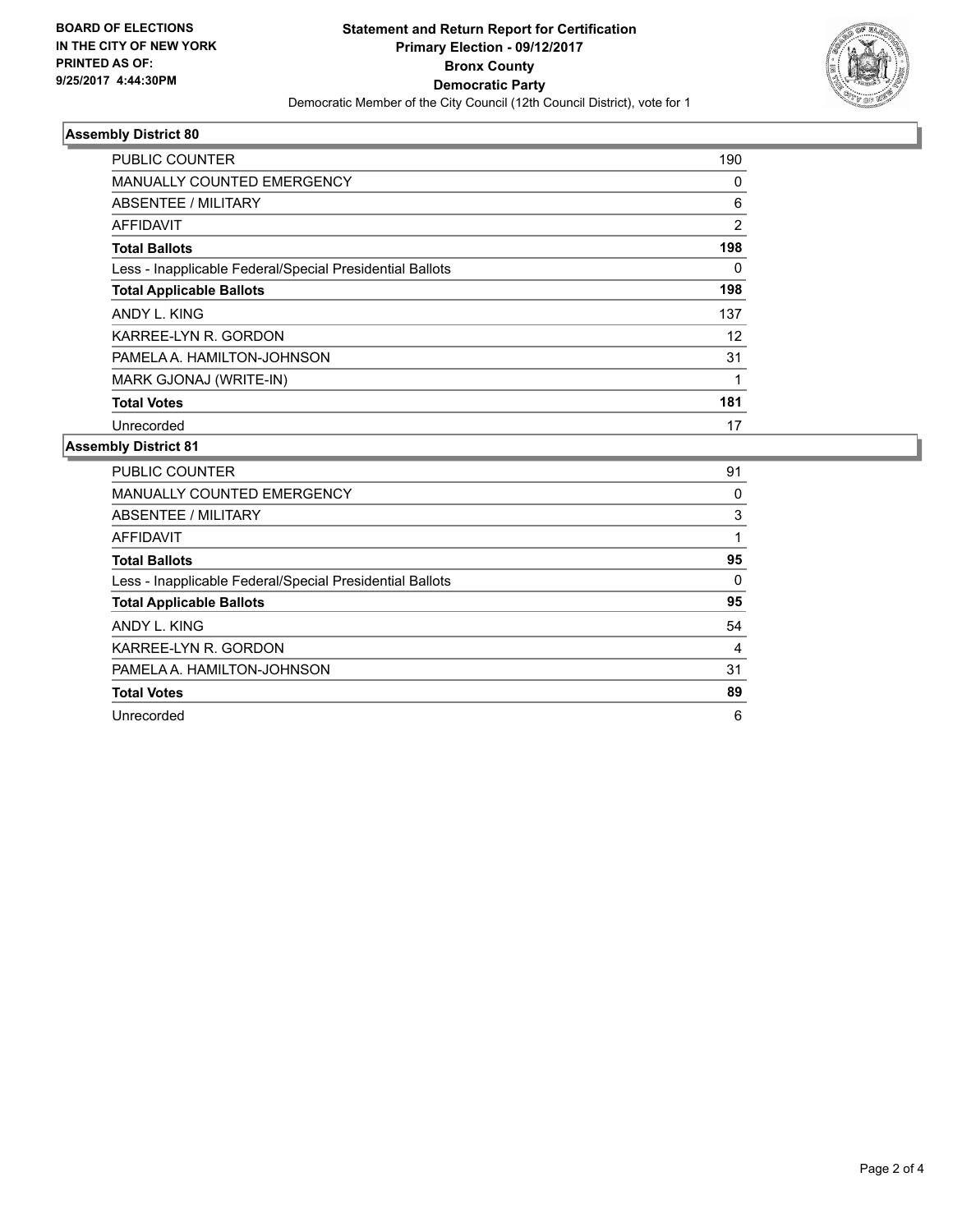

## **Assembly District 82**

| <b>PUBLIC COUNTER</b>                                    | 4,458          |
|----------------------------------------------------------|----------------|
| <b>MANUALLY COUNTED EMERGENCY</b>                        | 0              |
| <b>ABSENTEE / MILITARY</b>                               | 135            |
| <b>AFFIDAVIT</b>                                         | 18             |
| <b>Total Ballots</b>                                     | 4,611          |
| Less - Inapplicable Federal/Special Presidential Ballots | $\Omega$       |
| <b>Total Applicable Ballots</b>                          | 4,611          |
| ANDY L. KING                                             | 2,835          |
| KARREE-LYN R. GORDON                                     | 159            |
| PAMELA A. HAMILTON-JOHNSON                               | 1,324          |
| ALBA JORDAN (WRITE-IN)                                   | 1              |
| <b>GEORGE TORRES (WRITE-IN)</b>                          | 2              |
| JAMAL BAILEY (WRITE-IN)                                  | $\overline{2}$ |
| MARK GJONAJ (WRITE-IN)                                   | 1              |
| RANDY ABREU (WRITE-IN)                                   | 1              |
| RUBEN DIAZ JR (WRITE-IN)                                 | 1              |
| UNATTRIBUTABLE WRITE-IN (WRITE-IN)                       | 3              |
| <b>Total Votes</b>                                       | 4,329          |
| Unrecorded                                               | 282            |

## **Assembly District 83**

| PUBLIC COUNTER                                           | 7,024          |
|----------------------------------------------------------|----------------|
| MANUALLY COUNTED EMERGENCY                               | 0              |
| <b>ABSENTEE / MILITARY</b>                               | 293            |
| <b>AFFIDAVIT</b>                                         | 36             |
| <b>Total Ballots</b>                                     | 7,353          |
| Less - Inapplicable Federal/Special Presidential Ballots | 0              |
| <b>Total Applicable Ballots</b>                          | 7,353          |
| ANDY L. KING                                             | 4,910          |
| KARREE-LYN R. GORDON                                     | 338            |
| PAMELA A. HAMILTON-JOHNSON                               | 1,781          |
| CARL HEASTIE (WRITE-IN)                                  | 1              |
| ERIC ROACH (WRITE-IN)                                    | 1              |
| IJEOMA ONYEKWERE (WRITE-IN)                              | 1              |
| KWAME K. DORAN (WRITE-IN)                                | 1              |
| MARJORIE VELAZQUEZ (WRITE-IN)                            | $\overline{2}$ |
| REV RUBEN DIAZ SR (WRITE-IN)                             | 1              |
| ROBERT IRVING (WRITE-IN)                                 | 1              |
| UNATTRIBUTABLE WRITE-IN (WRITE-IN)                       | 3              |
| <b>Total Votes</b>                                       | 7,040          |
| Unrecorded                                               | 313            |